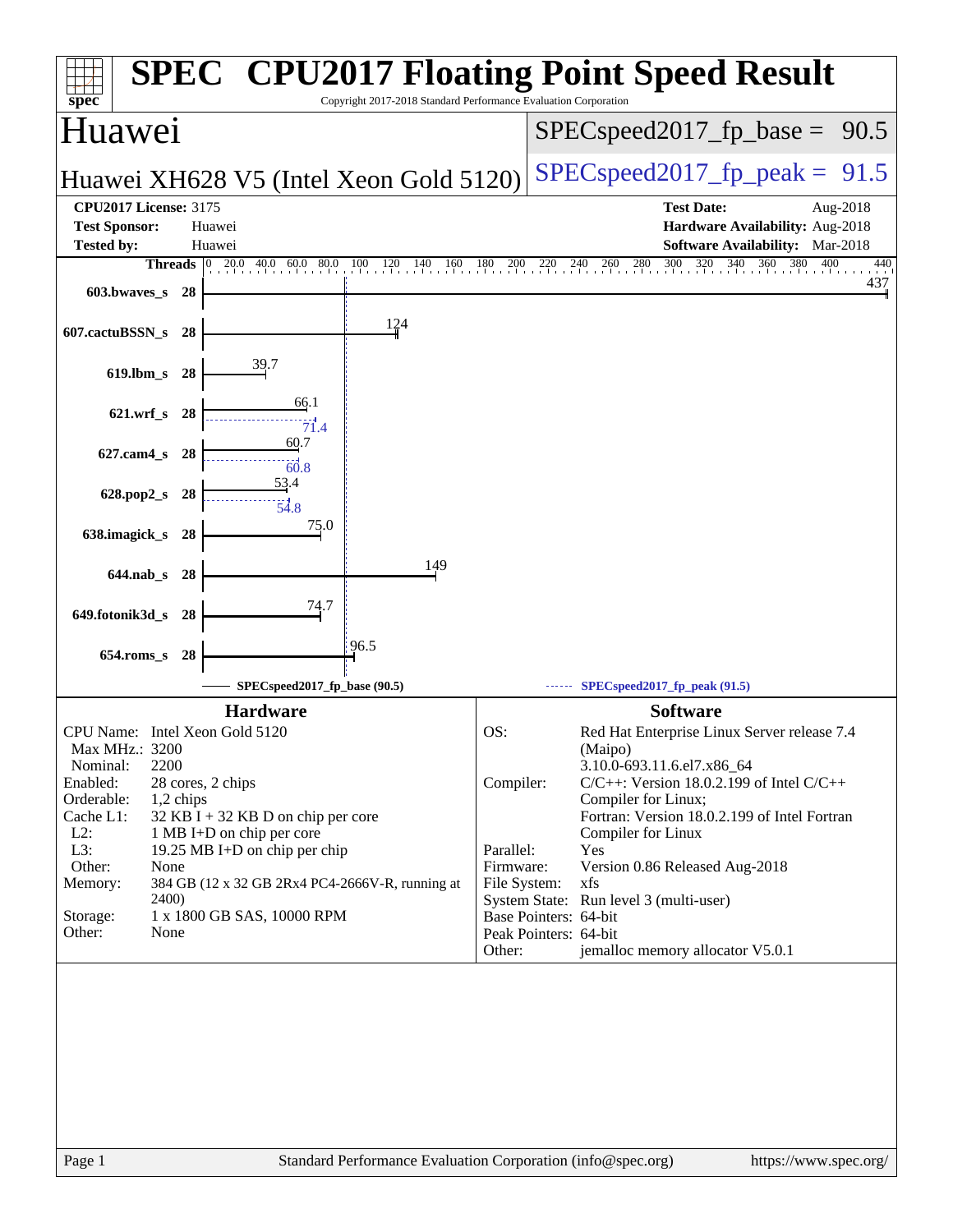| <b>SPEC CPU2017 Floating Point Speed Result</b>                          |                |                |       |                |             |                |                                   |                |                |              |                |              |                |              |
|--------------------------------------------------------------------------|----------------|----------------|-------|----------------|-------------|----------------|-----------------------------------|----------------|----------------|--------------|----------------|--------------|----------------|--------------|
| spec®<br>Copyright 2017-2018 Standard Performance Evaluation Corporation |                |                |       |                |             |                |                                   |                |                |              |                |              |                |              |
| Huawei                                                                   |                |                |       |                |             |                | $SPEC speed2017_f p\_base = 90.5$ |                |                |              |                |              |                |              |
| $SPEC speed2017fp peak = 91.5$<br>Huawei XH628 V5 (Intel Xeon Gold 5120) |                |                |       |                |             |                |                                   |                |                |              |                |              |                |              |
| <b>CPU2017 License: 3175</b><br><b>Test Date:</b><br>Aug-2018            |                |                |       |                |             |                |                                   |                |                |              |                |              |                |              |
| Hardware Availability: Aug-2018<br><b>Test Sponsor:</b><br>Huawei        |                |                |       |                |             |                |                                   |                |                |              |                |              |                |              |
| <b>Tested by:</b><br><b>Software Availability:</b> Mar-2018<br>Huawei    |                |                |       |                |             |                |                                   |                |                |              |                |              |                |              |
| <b>Results Table</b>                                                     |                |                |       |                |             |                |                                   |                |                |              |                |              |                |              |
| Peak<br><b>Base</b>                                                      |                |                |       |                |             |                |                                   |                |                |              |                |              |                |              |
| <b>Benchmark</b>                                                         | <b>Threads</b> | <b>Seconds</b> | Ratio | <b>Seconds</b> | Ratio       | <b>Seconds</b> | Ratio                             | <b>Threads</b> | <b>Seconds</b> | <b>Ratio</b> | <b>Seconds</b> | <b>Ratio</b> | <b>Seconds</b> | <b>Ratio</b> |
| 603.bwaves_s                                                             | 28             | 136            | 435   | <u>135</u>     | 437         | 135            | 437                               | 28             | 136            | 435          | <b>135</b>     | 437          | 135            | 437          |
| 607.cactuBSSN s                                                          | 28             | 134            | 124   | 135            | 124         | 136            | 123                               | 28             | 134            | 124          | 135            | 124          | 136            | 123          |
| $619.1$ bm s                                                             | 28             | 132            | 39.7  | 132            | 39.8        | 132            | 39.7                              | 28             | 132            | 39.7         | 132            | 39.8         | 132            | <b>39.7</b>  |
| $621$ .wrf s                                                             | 28             | <b>200</b>     | 66.1  | 200            | 66.2        | 200            | 66.1                              | 28             | 185            | 71.4         | 186            | 71.3         | 184            | 71.8         |
| 627.cam4_s                                                               | 28             | 146            | 60.8  | 146            | 60.6        | 146            | 60.7                              | 28             | 146            | 60.8         | 146            | 60.8         | 146            | 60.9         |
| 628.pop2_s                                                               | 28             | 223            | 53.2  | 222            | 53.4        | 222            | 53.5                              | 28             | 217            | 54.8         | 216            | 54.9         | 217            | 54.8         |
| 638.imagick_s                                                            | 28             | 193            | 74.9  | 192            | 75.0        | 192            | 75.1                              | 28             | 193            | 74.9         | 192            | 75.0         | 192            | 75.1         |
| $644$ .nab s                                                             | 28             | 118            | 149   | 118            | 148         | 118            | 149                               | 28             | 118            | 149          | 118            | 148          | 118            | 149          |
| 649.fotonik3d_s                                                          | 28             | 122            | 74.7  | 122            | 74.5        | 122            | 74.8                              | 28             | 122            | 74.7         | 122            | 74.5         | 122            | 74.8         |
| 654.roms s                                                               | 28             | 163            | 96.7  | 163            | <u>96.5</u> | 164            | 96.2                              | 28             | 163            | 96.7         | 163            | 96.5         | 164            | 96.2         |
| $SPEC speed2017$ fp base =<br>90.5                                       |                |                |       |                |             |                |                                   |                |                |              |                |              |                |              |

**[SPECspeed2017\\_fp\\_peak =](http://www.spec.org/auto/cpu2017/Docs/result-fields.html#SPECspeed2017fppeak) 91.5**

Results appear in the [order in which they were run.](http://www.spec.org/auto/cpu2017/Docs/result-fields.html#RunOrder) Bold underlined text [indicates a median measurement](http://www.spec.org/auto/cpu2017/Docs/result-fields.html#Median).

### **[Operating System Notes](http://www.spec.org/auto/cpu2017/Docs/result-fields.html#OperatingSystemNotes)**

Stack size set to unlimited using "ulimit -s unlimited"

### **[General Notes](http://www.spec.org/auto/cpu2017/Docs/result-fields.html#GeneralNotes)**

Environment variables set by runcpu before the start of the run: KMP\_AFFINITY = "granularity=fine,compact" LD\_LIBRARY\_PATH = "/spec2017/lib/ia32:/spec2017/lib/intel64:/spec2017/je5.0.1-32:/spec2017/je5.0.1-64" OMP\_STACKSIZE = "192M"

 Binaries compiled on a system with 1x Intel Core i7-6700K CPU + 32GB RAM memory using Redhat Enterprise Linux 7.5 Transparent Huge Pages enabled by default Prior to runcpu invocation Filesystem page cache synced and cleared with: sync; echo 3> /proc/sys/vm/drop\_caches Yes: The test sponsor attests, as of date of publication, that CVE-2017-5754 (Meltdown) is mitigated in the system as tested and documented. Yes: The test sponsor attests, as of date of publication, that CVE-2017-5753 (Spectre variant 1) is mitigated in the system as tested and documented. Yes: The test sponsor attests, as of date of publication, that CVE-2017-5715 (Spectre variant 2) is mitigated in the system as tested and documented. jemalloc, a general purpose malloc implementation built with the RedHat Enterprise 7.5, and the system compiler gcc 4.8.5 sources available from jemalloc.net or <https://github.com/jemalloc/jemalloc/releases>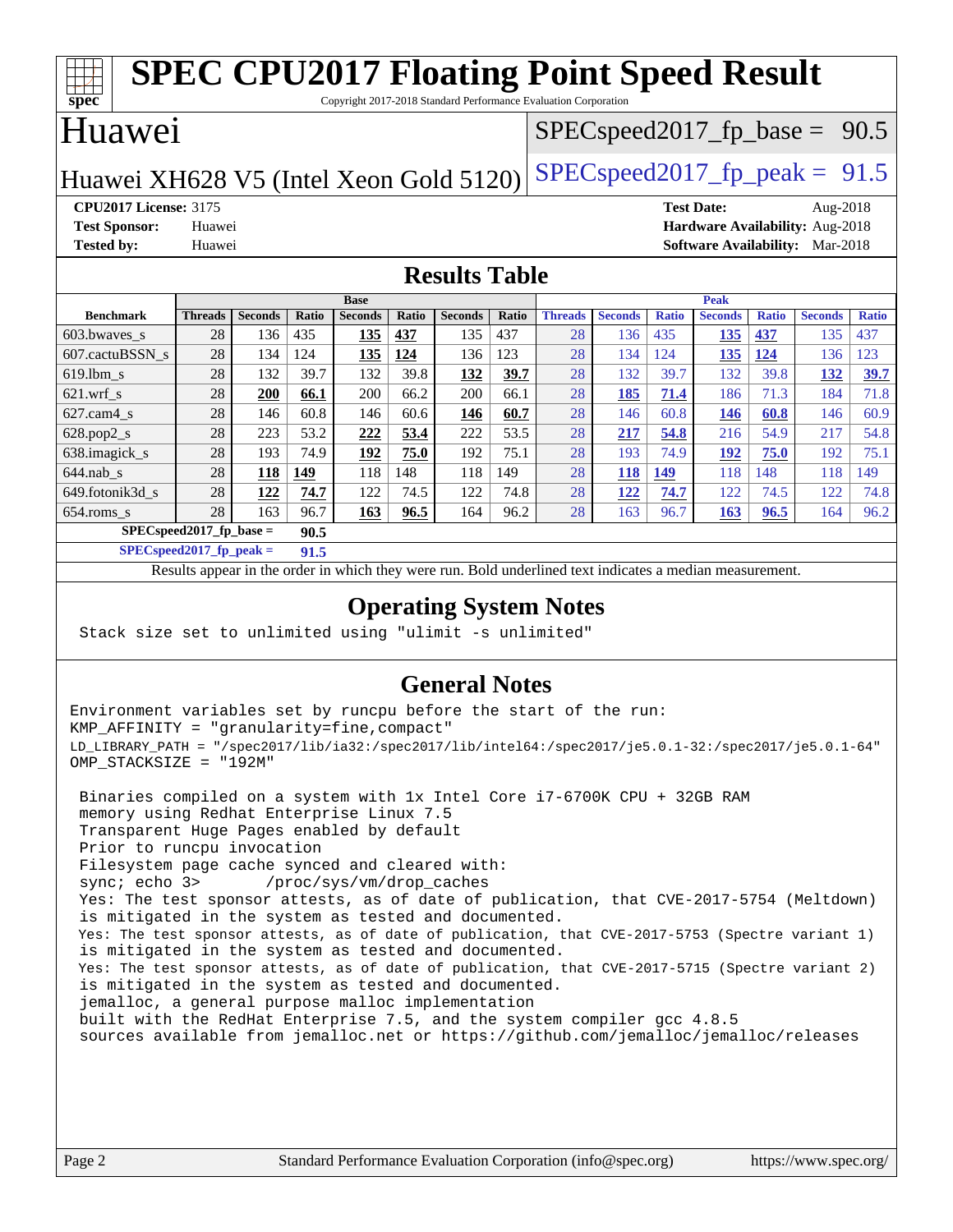| spec                                                                                                                                                                                                                                                                                                                                                                                          | Copyright 2017-2018 Standard Performance Evaluation Corporation                                                                                                                                                                 | <b>SPEC CPU2017 Floating Point Speed Result</b>                                                                                                             |  |  |  |  |
|-----------------------------------------------------------------------------------------------------------------------------------------------------------------------------------------------------------------------------------------------------------------------------------------------------------------------------------------------------------------------------------------------|---------------------------------------------------------------------------------------------------------------------------------------------------------------------------------------------------------------------------------|-------------------------------------------------------------------------------------------------------------------------------------------------------------|--|--|--|--|
| Huawei                                                                                                                                                                                                                                                                                                                                                                                        |                                                                                                                                                                                                                                 | $SPEC speed2017_f p\_base = 90.5$                                                                                                                           |  |  |  |  |
| Huawei XH628 V5 (Intel Xeon Gold 5120)                                                                                                                                                                                                                                                                                                                                                        |                                                                                                                                                                                                                                 | $SPEC speed2017fp peak = 91.5$                                                                                                                              |  |  |  |  |
| <b>CPU2017 License: 3175</b><br><b>Test Sponsor:</b><br>Huawei<br><b>Tested by:</b><br>Huawei                                                                                                                                                                                                                                                                                                 |                                                                                                                                                                                                                                 | <b>Test Date:</b><br>Aug-2018<br>Hardware Availability: Aug-2018<br><b>Software Availability:</b> Mar-2018                                                  |  |  |  |  |
|                                                                                                                                                                                                                                                                                                                                                                                               | <b>Platform Notes</b>                                                                                                                                                                                                           |                                                                                                                                                             |  |  |  |  |
| BIOS configuration:<br>Power Policy Set to Load Balance<br>Hyper-Threading Set to Disable<br>XPT Prefetch Set to Enabled<br>Sysinfo program /spec2017/bin/sysinfo<br>Rev: r5797 of 2017-06-14 96c45e4568ad54c135fd618bcc091c0f<br>running on localhost.localdomain Mon Aug 20 01:25:13 2018<br>SUT (System Under Test) info as seen by some common utilities.                                 |                                                                                                                                                                                                                                 |                                                                                                                                                             |  |  |  |  |
| For more information on this section, see<br>https://www.spec.org/cpu2017/Docs/config.html#sysinfo                                                                                                                                                                                                                                                                                            |                                                                                                                                                                                                                                 |                                                                                                                                                             |  |  |  |  |
| From /proc/cpuinfo<br>model name : Intel(R) Xeon(R) Gold 5120 CPU @ 2.20GHz<br>"physical id"s (chips)<br>2.<br>28 "processors"<br>cpu cores : 14<br>siblings : 14<br>physical 0: cores 0 1 2 3 4 5 6 8 9 10 11 12 13 14<br>physical 1: cores 0 1 2 3 4 5 6 8 9 10 11 12 13 14                                                                                                                 |                                                                                                                                                                                                                                 | cores, siblings (Caution: counting these is hw and system dependent. The following<br>excerpts from /proc/cpuinfo might not be reliable. Use with caution.) |  |  |  |  |
| From 1scpu:<br>Architecture:<br>$CPU$ op-mode( $s$ ):<br>Byte Order:<br>CPU(s):<br>On-line CPU(s) list:<br>Thread(s) per core:<br>Core(s) per socket:<br>Socket(s):<br>NUMA node(s):<br>Vendor ID:<br>CPU family:<br>Model:<br>Model name:<br>Stepping:<br>CPU MHz:<br>$CPU$ max $MHz:$<br>CPU min MHz:<br>BogoMIPS:<br>Virtualization:<br>Lld cache:<br>Lli cache:<br>L2 cache:<br>L3 cache: | x86_64<br>$32$ -bit, $64$ -bit<br>Little Endian<br>28<br>$0 - 27$<br>$\mathbf{1}$<br>14<br>2<br>2<br>GenuineIntel<br>6<br>85<br>4<br>2201.000<br>2201.0000<br>1000.0000<br>4400.00<br>$VT - x$<br>32K<br>32K<br>1024K<br>19712K | $Intel(R)$ Xeon $(R)$ Gold 5120 CPU @ 2.20GHz                                                                                                               |  |  |  |  |
|                                                                                                                                                                                                                                                                                                                                                                                               | (Continued on next page)                                                                                                                                                                                                        |                                                                                                                                                             |  |  |  |  |
| Page 3                                                                                                                                                                                                                                                                                                                                                                                        | Standard Performance Evaluation Corporation (info@spec.org)                                                                                                                                                                     | https://www.spec.org/                                                                                                                                       |  |  |  |  |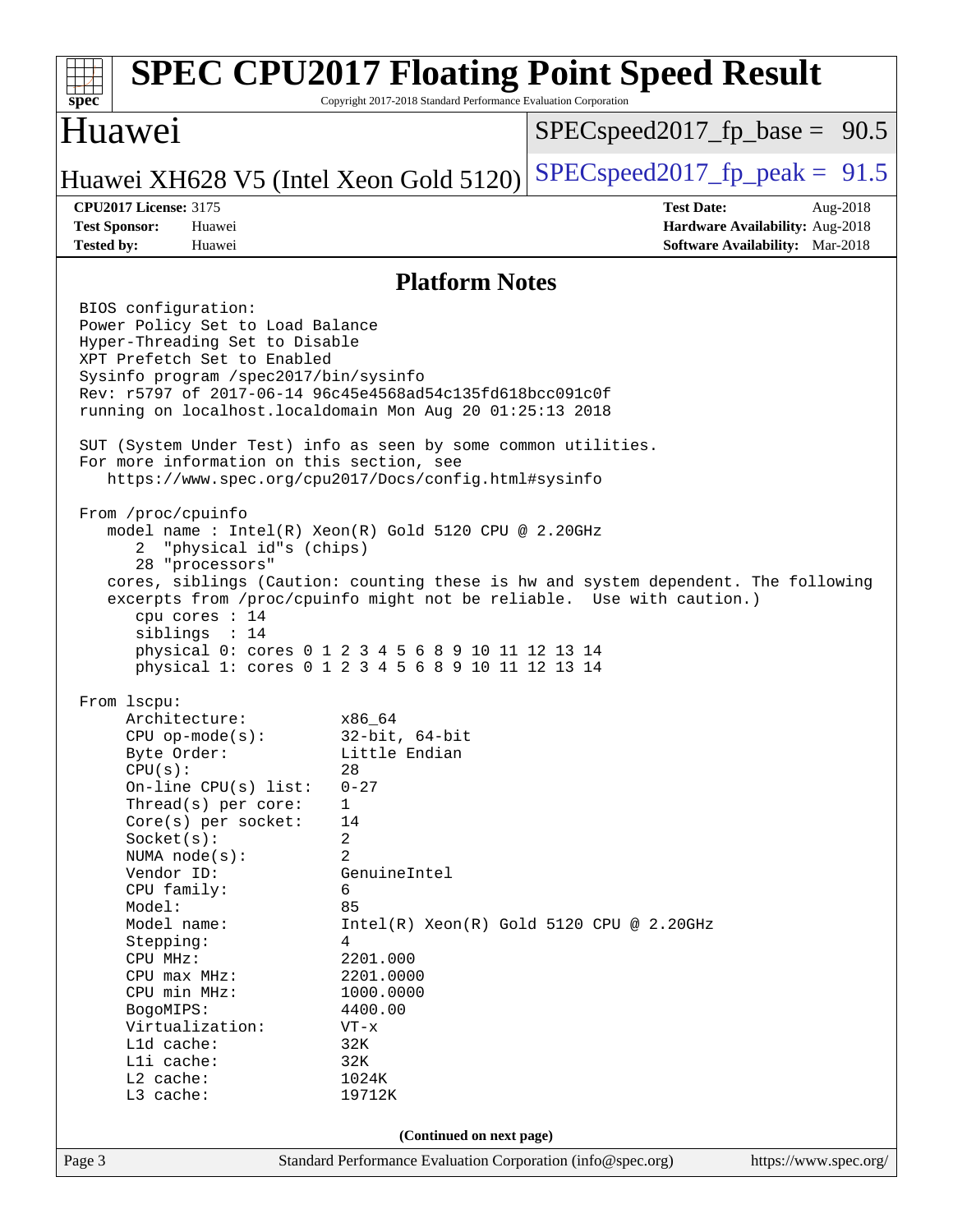| <b>SPEC CPU2017 Floating Point Speed Result</b><br>Copyright 2017-2018 Standard Performance Evaluation Corporation<br>spec <sup>®</sup>                                                                                                                                                                                                                                                                                                                                                                                                                                                                                                                                                                                                                                                                                                                                                                                                                                                                    |                                                                                                            |
|------------------------------------------------------------------------------------------------------------------------------------------------------------------------------------------------------------------------------------------------------------------------------------------------------------------------------------------------------------------------------------------------------------------------------------------------------------------------------------------------------------------------------------------------------------------------------------------------------------------------------------------------------------------------------------------------------------------------------------------------------------------------------------------------------------------------------------------------------------------------------------------------------------------------------------------------------------------------------------------------------------|------------------------------------------------------------------------------------------------------------|
| Huawei                                                                                                                                                                                                                                                                                                                                                                                                                                                                                                                                                                                                                                                                                                                                                                                                                                                                                                                                                                                                     | $SPEC speed2017_f p\_base = 90.5$                                                                          |
| Huawei XH628 V5 (Intel Xeon Gold 5120)                                                                                                                                                                                                                                                                                                                                                                                                                                                                                                                                                                                                                                                                                                                                                                                                                                                                                                                                                                     | $SPEC speed2017_fp\_peak = 91.5$                                                                           |
| <b>CPU2017 License: 3175</b><br><b>Test Sponsor:</b><br>Huawei<br><b>Tested by:</b><br>Huawei                                                                                                                                                                                                                                                                                                                                                                                                                                                                                                                                                                                                                                                                                                                                                                                                                                                                                                              | <b>Test Date:</b><br>Aug-2018<br>Hardware Availability: Aug-2018<br><b>Software Availability:</b> Mar-2018 |
| <b>Platform Notes (Continued)</b>                                                                                                                                                                                                                                                                                                                                                                                                                                                                                                                                                                                                                                                                                                                                                                                                                                                                                                                                                                          |                                                                                                            |
| NUMA node0 CPU(s):<br>$0 - 13$<br>NUMA nodel CPU(s):<br>$14 - 27$<br>Flagg:<br>pat pse36 clflush dts acpi mmx fxsr sse sse2 ss ht tm pbe syscall nx pdpelgb rdtscp<br>lm constant_tsc art arch_perfmon pebs bts rep_good nopl xtopology nonstop_tsc<br>aperfmperf eagerfpu pni pclmulqdq dtes64 monitor ds_cpl vmx smx est tm2 ssse3 fma<br>cx16 xtpr pdcm pcid dca sse4_1 sse4_2 x2apic movbe popcnt tsc_deadline_timer aes<br>xsave avx f16c rdrand lahf_lm abm 3dnowprefetch epb cat_13 cdp_13 invpcid_single<br>intel_pt spec_ctrl ibpb_support tpr_shadow vnmi flexpriority ept vpid fsgsbase<br>tsc_adjust bmil hle avx2 smep bmi2 erms invpcid rtm cqm mpx rdt_a avx512f avx512dq<br>rdseed adx smap clflushopt clwb avx512cd avx512bw avx512vl xsaveopt xsavec xgetbvl<br>cqm_llc cqm_occup_llc cqm_mbm_total cqm_mbm_local dtherm ida arat pln pts<br>/proc/cpuinfo cache data<br>cache size : $19712$ KB<br>From numactl --hardware WARNING: a numactl 'node' might or might not correspond to a | fpu vme de pse tsc msr pae mce cx8 apic sep mtrr pge mca cmov                                              |
| physical chip.<br>$available: 2 nodes (0-1)$<br>node 0 cpus: 0 1 2 3 4 5 6 7 8 9 10 11 12 13<br>node 0 size: 194741 MB<br>node 0 free: 189425 MB<br>node 1 cpus: 14 15 16 17 18 19 20 21 22 23 24 25 26 27<br>node 1 size: 196608 MB<br>node 1 free: 191568 MB<br>node distances:<br>node 0 1<br>0 :<br>10<br>21<br>1:<br>21<br>10                                                                                                                                                                                                                                                                                                                                                                                                                                                                                                                                                                                                                                                                         |                                                                                                            |
| From /proc/meminfo<br>MemTotal:<br>394174888 kB<br>HugePages_Total:<br>0<br>Hugepagesize:<br>2048 kB                                                                                                                                                                                                                                                                                                                                                                                                                                                                                                                                                                                                                                                                                                                                                                                                                                                                                                       |                                                                                                            |
| From /etc/*release* /etc/*version*<br>os-release:<br>NAME="Red Hat Enterprise Linux Server"<br>VERSION="7.4 (Maipo)"<br>ID="rhel"<br>ID_LIKE="fedora"<br>VARIANT="Server"<br>VARIANT_ID="server"<br>VERSION_ID="7.4"<br>PRETTY_NAME="Red Hat Enterprise Linux Server 7.4 (Maipo)"<br>redhat-release: Red Hat Enterprise Linux Server release 7.4 (Maipo)<br>system-release: Red Hat Enterprise Linux Server release 7.4 (Maipo)                                                                                                                                                                                                                                                                                                                                                                                                                                                                                                                                                                            |                                                                                                            |
| (Continued on next page)                                                                                                                                                                                                                                                                                                                                                                                                                                                                                                                                                                                                                                                                                                                                                                                                                                                                                                                                                                                   |                                                                                                            |
| Standard Performance Evaluation Corporation (info@spec.org)<br>Page 4                                                                                                                                                                                                                                                                                                                                                                                                                                                                                                                                                                                                                                                                                                                                                                                                                                                                                                                                      | https://www.spec.org/                                                                                      |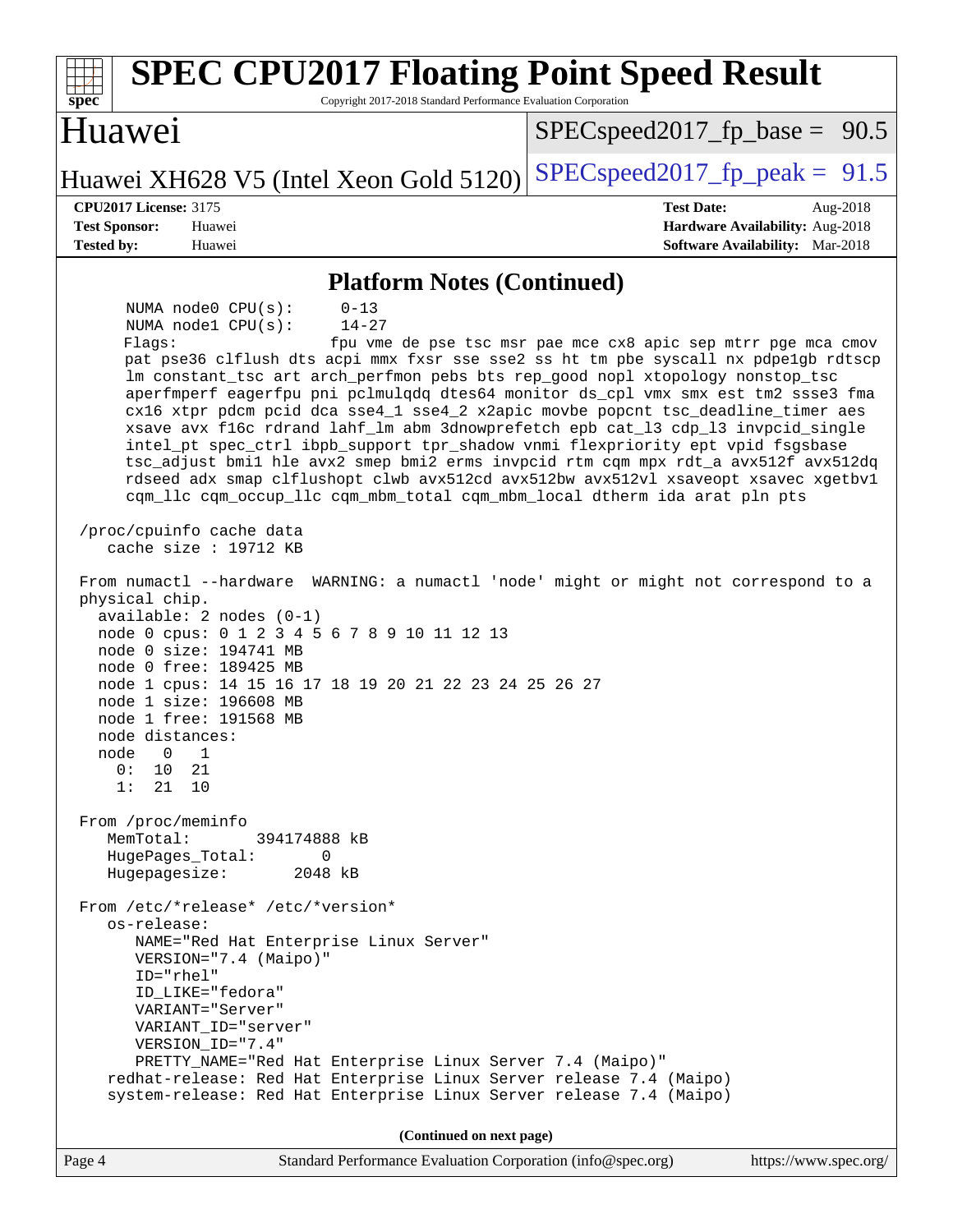| <b>SPEC CPU2017 Floating Point Speed Result</b><br>spec<br>Copyright 2017-2018 Standard Performance Evaluation Corporation                                                                                                                                                                                                                                                                                                                                                                                                       |                                                                                                            |
|----------------------------------------------------------------------------------------------------------------------------------------------------------------------------------------------------------------------------------------------------------------------------------------------------------------------------------------------------------------------------------------------------------------------------------------------------------------------------------------------------------------------------------|------------------------------------------------------------------------------------------------------------|
| Huawei                                                                                                                                                                                                                                                                                                                                                                                                                                                                                                                           | $SPEC speed2017_f p\_base = 90.5$                                                                          |
| Huawei XH628 V5 (Intel Xeon Gold 5120)                                                                                                                                                                                                                                                                                                                                                                                                                                                                                           | $SPEC speed2017_fp\_peak = 91.5$                                                                           |
| <b>CPU2017 License: 3175</b><br><b>Test Sponsor:</b><br>Huawei<br><b>Tested by:</b><br>Huawei                                                                                                                                                                                                                                                                                                                                                                                                                                    | <b>Test Date:</b><br>Aug-2018<br>Hardware Availability: Aug-2018<br><b>Software Availability:</b> Mar-2018 |
| <b>Platform Notes (Continued)</b>                                                                                                                                                                                                                                                                                                                                                                                                                                                                                                |                                                                                                            |
| system-release-cpe: cpe:/o:redhat:enterprise_linux:7.4:ga:server                                                                                                                                                                                                                                                                                                                                                                                                                                                                 |                                                                                                            |
| uname $-a$ :<br>Linux localhost.localdomain 3.10.0-693.11.6.el7.x86_64 #1 SMP Thu Dec 28 14:23:39 EST<br>2017 x86_64 x86_64 x86_64 GNU/Linux                                                                                                                                                                                                                                                                                                                                                                                     |                                                                                                            |
| run-level 3 Aug 19 19:41                                                                                                                                                                                                                                                                                                                                                                                                                                                                                                         |                                                                                                            |
| SPEC is set to: /spec2017<br>Filesystem<br>Type Size Used Avail Use% Mounted on<br>$/\text{dev/sda4}$<br>xfs<br>553G 8.6G 544G<br>$2\frac{6}{9}$ /                                                                                                                                                                                                                                                                                                                                                                               |                                                                                                            |
| Additional information from dmidecode follows. WARNING: Use caution when you interpret<br>this section. The 'dmidecode' program reads system data which is "intended to allow<br>hardware to be accurately determined", but the intent may not be met, as there are<br>frequent changes to hardware, firmware, and the "DMTF SMBIOS" standard.<br>BIOS INSYDE Corp. 0.86 08/06/2018<br>Memory:<br>4x NO DIMM NO DIMM<br>12x Samsung M393A4K40BB2-CTD 32 GB 2 rank 2666, configured at 2400<br>(End of data from sysinfo program) |                                                                                                            |
| <b>Compiler Version Notes</b>                                                                                                                                                                                                                                                                                                                                                                                                                                                                                                    |                                                                                                            |
| ----------------<br>CC 619.1bm_s(base) 638.imagick_s(base, peak) 644.nab_s(base, peak)                                                                                                                                                                                                                                                                                                                                                                                                                                           | ====================                                                                                       |
| icc (ICC) 18.0.2 20180210<br>Copyright (C) 1985-2018 Intel Corporation. All rights reserved.                                                                                                                                                                                                                                                                                                                                                                                                                                     |                                                                                                            |
| $619.1$ bm_s $(\text{peak})$<br>CC.                                                                                                                                                                                                                                                                                                                                                                                                                                                                                              |                                                                                                            |
| icc (ICC) 18.0.2 20180210<br>Copyright (C) 1985-2018 Intel Corporation. All rights reserved.                                                                                                                                                                                                                                                                                                                                                                                                                                     |                                                                                                            |
| FC 607.cactuBSSN_s(base, peak)                                                                                                                                                                                                                                                                                                                                                                                                                                                                                                   |                                                                                                            |
| ________________________________<br>icpc (ICC) 18.0.2 20180210<br>Copyright (C) 1985-2018 Intel Corporation. All rights reserved.<br>icc (ICC) 18.0.2 20180210<br>Copyright (C) 1985-2018 Intel Corporation. All rights reserved.                                                                                                                                                                                                                                                                                                |                                                                                                            |
| (Continued on next page)                                                                                                                                                                                                                                                                                                                                                                                                                                                                                                         |                                                                                                            |
| Page 5<br>Standard Performance Evaluation Corporation (info@spec.org)                                                                                                                                                                                                                                                                                                                                                                                                                                                            | https://www.spec.org/                                                                                      |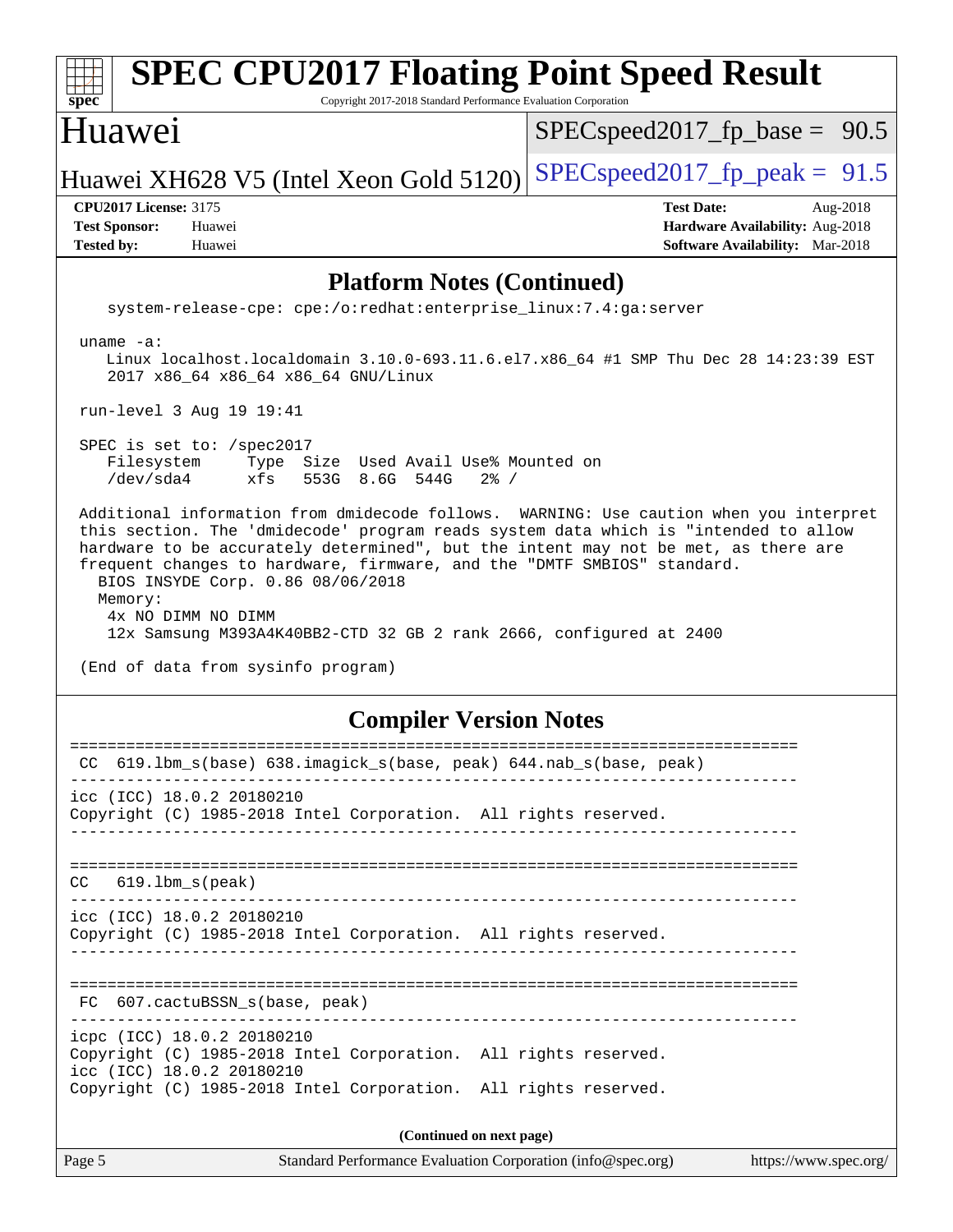| $spec^*$                                                                  | <b>SPEC CPU2017 Floating Point Speed Result</b>                                                                               | Copyright 2017-2018 Standard Performance Evaluation Corporation |                                                             |                                                                                         |                       |
|---------------------------------------------------------------------------|-------------------------------------------------------------------------------------------------------------------------------|-----------------------------------------------------------------|-------------------------------------------------------------|-----------------------------------------------------------------------------------------|-----------------------|
| Huawei                                                                    |                                                                                                                               |                                                                 |                                                             | $SPEC speed2017_f p\_base = 90.5$                                                       |                       |
|                                                                           | Huawei XH628 V5 (Intel Xeon Gold 5120)                                                                                        |                                                                 |                                                             | $SPEC speed2017fr peak = 91.5$                                                          |                       |
| <b>CPU2017 License: 3175</b><br><b>Test Sponsor:</b><br><b>Tested by:</b> | Huawei<br>Huawei                                                                                                              |                                                                 |                                                             | <b>Test Date:</b><br>Hardware Availability: Aug-2018<br>Software Availability: Mar-2018 | Aug-2018              |
|                                                                           |                                                                                                                               |                                                                 | <b>Compiler Version Notes (Continued)</b>                   |                                                                                         |                       |
|                                                                           | ifort (IFORT) 18.0.2 20180210<br>Copyright (C) 1985-2018 Intel Corporation. All rights reserved.                              |                                                                 |                                                             |                                                                                         |                       |
| FC.                                                                       | 603.bwaves_s(base) 649.fotonik3d_s(base) 654.roms_s(base, peak)                                                               |                                                                 |                                                             |                                                                                         |                       |
|                                                                           | ifort (IFORT) 18.0.2 20180210<br>Copyright (C) 1985-2018 Intel Corporation. All rights reserved.                              |                                                                 |                                                             |                                                                                         |                       |
| FC.                                                                       | 603.bwaves_s(peak) 649.fotonik3d_s(peak)                                                                                      |                                                                 |                                                             |                                                                                         |                       |
|                                                                           | ifort (IFORT) 18.0.2 20180210<br>Copyright (C) 1985-2018 Intel Corporation. All rights reserved.                              |                                                                 |                                                             |                                                                                         |                       |
| CC.                                                                       |                                                                                                                               |                                                                 |                                                             |                                                                                         |                       |
|                                                                           | ifort (IFORT) 18.0.2 20180210<br>Copyright (C) 1985-2018 Intel Corporation. All rights reserved.<br>icc (ICC) 18.0.2 20180210 |                                                                 |                                                             |                                                                                         |                       |
|                                                                           | Copyright (C) 1985-2018 Intel Corporation. All rights reserved.                                                               |                                                                 |                                                             |                                                                                         |                       |
| CC                                                                        | $621.wrf_s(peak)$ $628.pop2_s(peak)$                                                                                          |                                                                 |                                                             |                                                                                         |                       |
|                                                                           | ifort (IFORT) 18.0.2 20180210<br>Copyright (C) 1985-2018 Intel Corporation. All rights reserved.<br>icc (ICC) 18.0.2 20180210 |                                                                 |                                                             |                                                                                         |                       |
|                                                                           | Copyright (C) 1985-2018 Intel Corporation. All rights reserved.                                                               |                                                                 |                                                             |                                                                                         |                       |
|                                                                           |                                                                                                                               | <b>Base Compiler Invocation</b>                                 |                                                             |                                                                                         |                       |
| C benchmarks:<br>$\text{icc}$ -m64 -std=c11                               |                                                                                                                               |                                                                 |                                                             |                                                                                         |                       |
| Fortran benchmarks:<br>ifort -m64                                         |                                                                                                                               |                                                                 |                                                             |                                                                                         |                       |
|                                                                           | Benchmarks using both Fortran and C:<br>ifort $-m64$ icc $-m64$ $-std= c11$                                                   |                                                                 |                                                             |                                                                                         |                       |
|                                                                           |                                                                                                                               | (Continued on next page)                                        |                                                             |                                                                                         |                       |
| Page 6                                                                    |                                                                                                                               |                                                                 | Standard Performance Evaluation Corporation (info@spec.org) |                                                                                         | https://www.spec.org/ |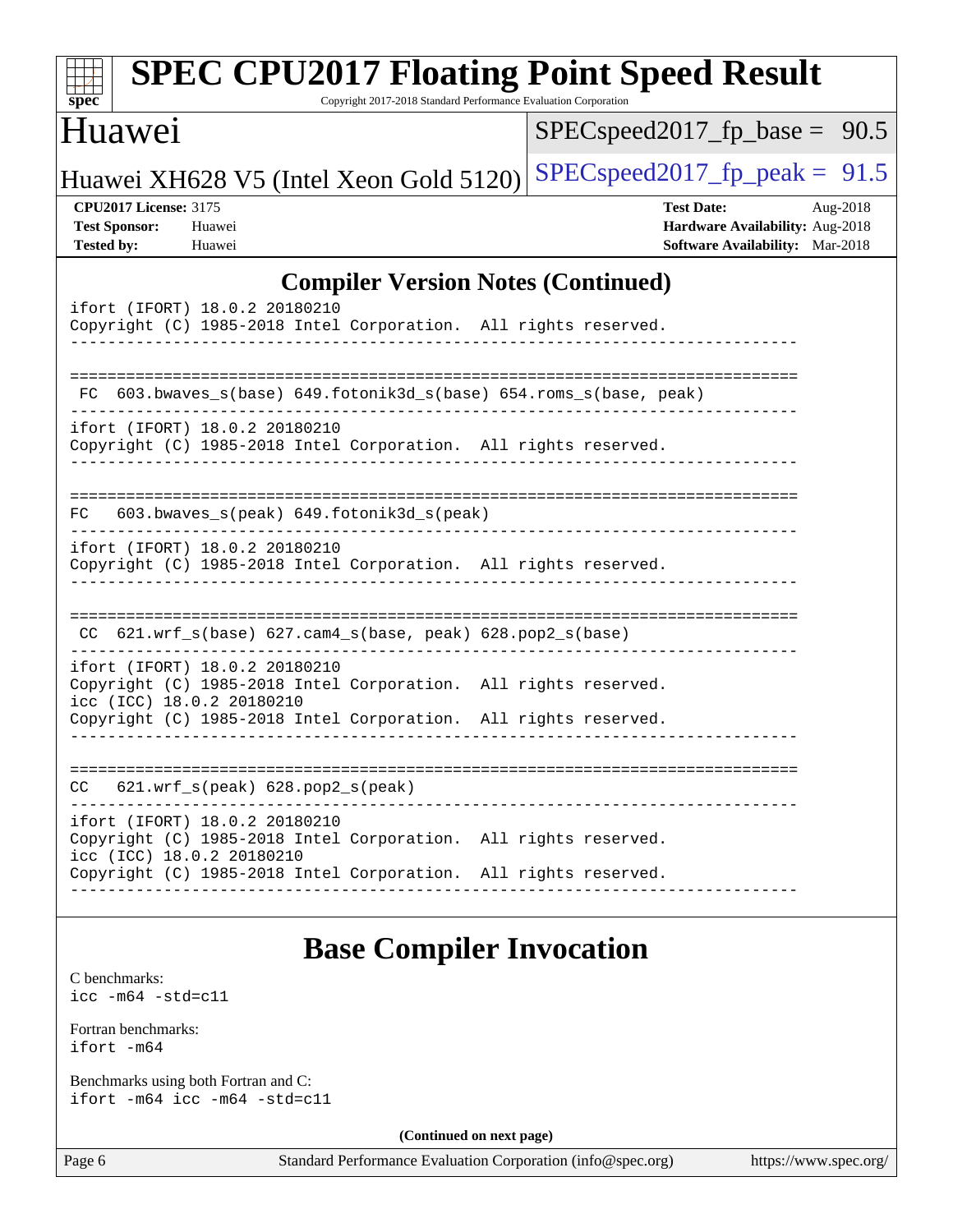

# **[SPEC CPU2017 Floating Point Speed Result](http://www.spec.org/auto/cpu2017/Docs/result-fields.html#SPECCPU2017FloatingPointSpeedResult)**

Copyright 2017-2018 Standard Performance Evaluation Corporation

### Huawei

 $SPECspeed2017_fp\_base = 90.5$ 

Huawei XH628 V5 (Intel Xeon Gold 5120) SPECspeed 2017 fp peak =  $91.5$ 

**[CPU2017 License:](http://www.spec.org/auto/cpu2017/Docs/result-fields.html#CPU2017License)** 3175 **[Test Date:](http://www.spec.org/auto/cpu2017/Docs/result-fields.html#TestDate)** Aug-2018 **[Test Sponsor:](http://www.spec.org/auto/cpu2017/Docs/result-fields.html#TestSponsor)** Huawei **[Hardware Availability:](http://www.spec.org/auto/cpu2017/Docs/result-fields.html#HardwareAvailability)** Aug-2018 **[Tested by:](http://www.spec.org/auto/cpu2017/Docs/result-fields.html#Testedby)** Huawei **[Software Availability:](http://www.spec.org/auto/cpu2017/Docs/result-fields.html#SoftwareAvailability)** Mar-2018

# **[Base Compiler Invocation \(Continued\)](http://www.spec.org/auto/cpu2017/Docs/result-fields.html#BaseCompilerInvocation)**

[Benchmarks using Fortran, C, and C++:](http://www.spec.org/auto/cpu2017/Docs/result-fields.html#BenchmarksusingFortranCandCXX) [icpc -m64](http://www.spec.org/cpu2017/results/res2018q4/cpu2017-20181008-09121.flags.html#user_CC_CXX_FCbase_intel_icpc_64bit_4ecb2543ae3f1412ef961e0650ca070fec7b7afdcd6ed48761b84423119d1bf6bdf5cad15b44d48e7256388bc77273b966e5eb805aefd121eb22e9299b2ec9d9) [icc -m64 -std=c11](http://www.spec.org/cpu2017/results/res2018q4/cpu2017-20181008-09121.flags.html#user_CC_CXX_FCbase_intel_icc_64bit_c11_33ee0cdaae7deeeab2a9725423ba97205ce30f63b9926c2519791662299b76a0318f32ddfffdc46587804de3178b4f9328c46fa7c2b0cd779d7a61945c91cd35) [ifort -m64](http://www.spec.org/cpu2017/results/res2018q4/cpu2017-20181008-09121.flags.html#user_CC_CXX_FCbase_intel_ifort_64bit_24f2bb282fbaeffd6157abe4f878425411749daecae9a33200eee2bee2fe76f3b89351d69a8130dd5949958ce389cf37ff59a95e7a40d588e8d3a57e0c3fd751)

## **[Base Portability Flags](http://www.spec.org/auto/cpu2017/Docs/result-fields.html#BasePortabilityFlags)**

 603.bwaves\_s: [-DSPEC\\_LP64](http://www.spec.org/cpu2017/results/res2018q4/cpu2017-20181008-09121.flags.html#suite_basePORTABILITY603_bwaves_s_DSPEC_LP64) 607.cactuBSSN\_s: [-DSPEC\\_LP64](http://www.spec.org/cpu2017/results/res2018q4/cpu2017-20181008-09121.flags.html#suite_basePORTABILITY607_cactuBSSN_s_DSPEC_LP64) 619.lbm\_s: [-DSPEC\\_LP64](http://www.spec.org/cpu2017/results/res2018q4/cpu2017-20181008-09121.flags.html#suite_basePORTABILITY619_lbm_s_DSPEC_LP64) 621.wrf\_s: [-DSPEC\\_LP64](http://www.spec.org/cpu2017/results/res2018q4/cpu2017-20181008-09121.flags.html#suite_basePORTABILITY621_wrf_s_DSPEC_LP64) [-DSPEC\\_CASE\\_FLAG](http://www.spec.org/cpu2017/results/res2018q4/cpu2017-20181008-09121.flags.html#b621.wrf_s_baseCPORTABILITY_DSPEC_CASE_FLAG) [-convert big\\_endian](http://www.spec.org/cpu2017/results/res2018q4/cpu2017-20181008-09121.flags.html#user_baseFPORTABILITY621_wrf_s_convert_big_endian_c3194028bc08c63ac5d04de18c48ce6d347e4e562e8892b8bdbdc0214820426deb8554edfa529a3fb25a586e65a3d812c835984020483e7e73212c4d31a38223) 627.cam4\_s: [-DSPEC\\_LP64](http://www.spec.org/cpu2017/results/res2018q4/cpu2017-20181008-09121.flags.html#suite_basePORTABILITY627_cam4_s_DSPEC_LP64) [-DSPEC\\_CASE\\_FLAG](http://www.spec.org/cpu2017/results/res2018q4/cpu2017-20181008-09121.flags.html#b627.cam4_s_baseCPORTABILITY_DSPEC_CASE_FLAG) 628.pop2\_s: [-DSPEC\\_LP64](http://www.spec.org/cpu2017/results/res2018q4/cpu2017-20181008-09121.flags.html#suite_basePORTABILITY628_pop2_s_DSPEC_LP64) [-DSPEC\\_CASE\\_FLAG](http://www.spec.org/cpu2017/results/res2018q4/cpu2017-20181008-09121.flags.html#b628.pop2_s_baseCPORTABILITY_DSPEC_CASE_FLAG) [-convert big\\_endian](http://www.spec.org/cpu2017/results/res2018q4/cpu2017-20181008-09121.flags.html#user_baseFPORTABILITY628_pop2_s_convert_big_endian_c3194028bc08c63ac5d04de18c48ce6d347e4e562e8892b8bdbdc0214820426deb8554edfa529a3fb25a586e65a3d812c835984020483e7e73212c4d31a38223) [-assume byterecl](http://www.spec.org/cpu2017/results/res2018q4/cpu2017-20181008-09121.flags.html#user_baseFPORTABILITY628_pop2_s_assume_byterecl_7e47d18b9513cf18525430bbf0f2177aa9bf368bc7a059c09b2c06a34b53bd3447c950d3f8d6c70e3faf3a05c8557d66a5798b567902e8849adc142926523472) 638.imagick\_s: [-DSPEC\\_LP64](http://www.spec.org/cpu2017/results/res2018q4/cpu2017-20181008-09121.flags.html#suite_basePORTABILITY638_imagick_s_DSPEC_LP64) 644.nab\_s: [-DSPEC\\_LP64](http://www.spec.org/cpu2017/results/res2018q4/cpu2017-20181008-09121.flags.html#suite_basePORTABILITY644_nab_s_DSPEC_LP64) 649.fotonik3d\_s: [-DSPEC\\_LP64](http://www.spec.org/cpu2017/results/res2018q4/cpu2017-20181008-09121.flags.html#suite_basePORTABILITY649_fotonik3d_s_DSPEC_LP64) 654.roms\_s: [-DSPEC\\_LP64](http://www.spec.org/cpu2017/results/res2018q4/cpu2017-20181008-09121.flags.html#suite_basePORTABILITY654_roms_s_DSPEC_LP64)

# **[Base Optimization Flags](http://www.spec.org/auto/cpu2017/Docs/result-fields.html#BaseOptimizationFlags)**

#### [C benchmarks](http://www.spec.org/auto/cpu2017/Docs/result-fields.html#Cbenchmarks):

[-Wl,-z,muldefs](http://www.spec.org/cpu2017/results/res2018q4/cpu2017-20181008-09121.flags.html#user_CCbase_link_force_multiple1_b4cbdb97b34bdee9ceefcfe54f4c8ea74255f0b02a4b23e853cdb0e18eb4525ac79b5a88067c842dd0ee6996c24547a27a4b99331201badda8798ef8a743f577) [-xCORE-AVX2](http://www.spec.org/cpu2017/results/res2018q4/cpu2017-20181008-09121.flags.html#user_CCbase_f-xCORE-AVX2) [-ipo](http://www.spec.org/cpu2017/results/res2018q4/cpu2017-20181008-09121.flags.html#user_CCbase_f-ipo) [-O3](http://www.spec.org/cpu2017/results/res2018q4/cpu2017-20181008-09121.flags.html#user_CCbase_f-O3) [-no-prec-div](http://www.spec.org/cpu2017/results/res2018q4/cpu2017-20181008-09121.flags.html#user_CCbase_f-no-prec-div) [-qopt-prefetch](http://www.spec.org/cpu2017/results/res2018q4/cpu2017-20181008-09121.flags.html#user_CCbase_f-qopt-prefetch) [-ffinite-math-only](http://www.spec.org/cpu2017/results/res2018q4/cpu2017-20181008-09121.flags.html#user_CCbase_f_finite_math_only_cb91587bd2077682c4b38af759c288ed7c732db004271a9512da14a4f8007909a5f1427ecbf1a0fb78ff2a814402c6114ac565ca162485bbcae155b5e4258871) [-qopt-mem-layout-trans=3](http://www.spec.org/cpu2017/results/res2018q4/cpu2017-20181008-09121.flags.html#user_CCbase_f-qopt-mem-layout-trans_de80db37974c74b1f0e20d883f0b675c88c3b01e9d123adea9b28688d64333345fb62bc4a798493513fdb68f60282f9a726aa07f478b2f7113531aecce732043) [-qopenmp](http://www.spec.org/cpu2017/results/res2018q4/cpu2017-20181008-09121.flags.html#user_CCbase_qopenmp_16be0c44f24f464004c6784a7acb94aca937f053568ce72f94b139a11c7c168634a55f6653758ddd83bcf7b8463e8028bb0b48b77bcddc6b78d5d95bb1df2967) [-DSPEC\\_OPENMP](http://www.spec.org/cpu2017/results/res2018q4/cpu2017-20181008-09121.flags.html#suite_CCbase_DSPEC_OPENMP) [-L/usr/local/je5.0.1-64/lib](http://www.spec.org/cpu2017/results/res2018q4/cpu2017-20181008-09121.flags.html#user_CCbase_jemalloc_link_path64_4b10a636b7bce113509b17f3bd0d6226c5fb2346b9178c2d0232c14f04ab830f976640479e5c33dc2bcbbdad86ecfb6634cbbd4418746f06f368b512fced5394) [-ljemalloc](http://www.spec.org/cpu2017/results/res2018q4/cpu2017-20181008-09121.flags.html#user_CCbase_jemalloc_link_lib_d1249b907c500fa1c0672f44f562e3d0f79738ae9e3c4a9c376d49f265a04b9c99b167ecedbf6711b3085be911c67ff61f150a17b3472be731631ba4d0471706)

#### [Fortran benchmarks](http://www.spec.org/auto/cpu2017/Docs/result-fields.html#Fortranbenchmarks):

[-Wl,-z,muldefs](http://www.spec.org/cpu2017/results/res2018q4/cpu2017-20181008-09121.flags.html#user_FCbase_link_force_multiple1_b4cbdb97b34bdee9ceefcfe54f4c8ea74255f0b02a4b23e853cdb0e18eb4525ac79b5a88067c842dd0ee6996c24547a27a4b99331201badda8798ef8a743f577) -DSPEC OPENMP [-xCORE-AVX2](http://www.spec.org/cpu2017/results/res2018q4/cpu2017-20181008-09121.flags.html#user_FCbase_f-xCORE-AVX2) [-ipo](http://www.spec.org/cpu2017/results/res2018q4/cpu2017-20181008-09121.flags.html#user_FCbase_f-ipo) [-O3](http://www.spec.org/cpu2017/results/res2018q4/cpu2017-20181008-09121.flags.html#user_FCbase_f-O3) [-no-prec-div](http://www.spec.org/cpu2017/results/res2018q4/cpu2017-20181008-09121.flags.html#user_FCbase_f-no-prec-div) [-qopt-prefetch](http://www.spec.org/cpu2017/results/res2018q4/cpu2017-20181008-09121.flags.html#user_FCbase_f-qopt-prefetch) [-ffinite-math-only](http://www.spec.org/cpu2017/results/res2018q4/cpu2017-20181008-09121.flags.html#user_FCbase_f_finite_math_only_cb91587bd2077682c4b38af759c288ed7c732db004271a9512da14a4f8007909a5f1427ecbf1a0fb78ff2a814402c6114ac565ca162485bbcae155b5e4258871) [-qopt-mem-layout-trans=3](http://www.spec.org/cpu2017/results/res2018q4/cpu2017-20181008-09121.flags.html#user_FCbase_f-qopt-mem-layout-trans_de80db37974c74b1f0e20d883f0b675c88c3b01e9d123adea9b28688d64333345fb62bc4a798493513fdb68f60282f9a726aa07f478b2f7113531aecce732043) [-qopenmp](http://www.spec.org/cpu2017/results/res2018q4/cpu2017-20181008-09121.flags.html#user_FCbase_qopenmp_16be0c44f24f464004c6784a7acb94aca937f053568ce72f94b139a11c7c168634a55f6653758ddd83bcf7b8463e8028bb0b48b77bcddc6b78d5d95bb1df2967) [-nostandard-realloc-lhs](http://www.spec.org/cpu2017/results/res2018q4/cpu2017-20181008-09121.flags.html#user_FCbase_f_2003_std_realloc_82b4557e90729c0f113870c07e44d33d6f5a304b4f63d4c15d2d0f1fab99f5daaed73bdb9275d9ae411527f28b936061aa8b9c8f2d63842963b95c9dd6426b8a) [-L/usr/local/je5.0.1-64/lib](http://www.spec.org/cpu2017/results/res2018q4/cpu2017-20181008-09121.flags.html#user_FCbase_jemalloc_link_path64_4b10a636b7bce113509b17f3bd0d6226c5fb2346b9178c2d0232c14f04ab830f976640479e5c33dc2bcbbdad86ecfb6634cbbd4418746f06f368b512fced5394) [-ljemalloc](http://www.spec.org/cpu2017/results/res2018q4/cpu2017-20181008-09121.flags.html#user_FCbase_jemalloc_link_lib_d1249b907c500fa1c0672f44f562e3d0f79738ae9e3c4a9c376d49f265a04b9c99b167ecedbf6711b3085be911c67ff61f150a17b3472be731631ba4d0471706)

#### [Benchmarks using both Fortran and C](http://www.spec.org/auto/cpu2017/Docs/result-fields.html#BenchmarksusingbothFortranandC):

[-Wl,-z,muldefs](http://www.spec.org/cpu2017/results/res2018q4/cpu2017-20181008-09121.flags.html#user_CC_FCbase_link_force_multiple1_b4cbdb97b34bdee9ceefcfe54f4c8ea74255f0b02a4b23e853cdb0e18eb4525ac79b5a88067c842dd0ee6996c24547a27a4b99331201badda8798ef8a743f577) [-xCORE-AVX2](http://www.spec.org/cpu2017/results/res2018q4/cpu2017-20181008-09121.flags.html#user_CC_FCbase_f-xCORE-AVX2) [-ipo](http://www.spec.org/cpu2017/results/res2018q4/cpu2017-20181008-09121.flags.html#user_CC_FCbase_f-ipo) [-O3](http://www.spec.org/cpu2017/results/res2018q4/cpu2017-20181008-09121.flags.html#user_CC_FCbase_f-O3) [-no-prec-div](http://www.spec.org/cpu2017/results/res2018q4/cpu2017-20181008-09121.flags.html#user_CC_FCbase_f-no-prec-div) [-qopt-prefetch](http://www.spec.org/cpu2017/results/res2018q4/cpu2017-20181008-09121.flags.html#user_CC_FCbase_f-qopt-prefetch) [-ffinite-math-only](http://www.spec.org/cpu2017/results/res2018q4/cpu2017-20181008-09121.flags.html#user_CC_FCbase_f_finite_math_only_cb91587bd2077682c4b38af759c288ed7c732db004271a9512da14a4f8007909a5f1427ecbf1a0fb78ff2a814402c6114ac565ca162485bbcae155b5e4258871) [-qopt-mem-layout-trans=3](http://www.spec.org/cpu2017/results/res2018q4/cpu2017-20181008-09121.flags.html#user_CC_FCbase_f-qopt-mem-layout-trans_de80db37974c74b1f0e20d883f0b675c88c3b01e9d123adea9b28688d64333345fb62bc4a798493513fdb68f60282f9a726aa07f478b2f7113531aecce732043) [-qopenmp](http://www.spec.org/cpu2017/results/res2018q4/cpu2017-20181008-09121.flags.html#user_CC_FCbase_qopenmp_16be0c44f24f464004c6784a7acb94aca937f053568ce72f94b139a11c7c168634a55f6653758ddd83bcf7b8463e8028bb0b48b77bcddc6b78d5d95bb1df2967) [-DSPEC\\_OPENMP](http://www.spec.org/cpu2017/results/res2018q4/cpu2017-20181008-09121.flags.html#suite_CC_FCbase_DSPEC_OPENMP) [-nostandard-realloc-lhs](http://www.spec.org/cpu2017/results/res2018q4/cpu2017-20181008-09121.flags.html#user_CC_FCbase_f_2003_std_realloc_82b4557e90729c0f113870c07e44d33d6f5a304b4f63d4c15d2d0f1fab99f5daaed73bdb9275d9ae411527f28b936061aa8b9c8f2d63842963b95c9dd6426b8a) [-L/usr/local/je5.0.1-64/lib](http://www.spec.org/cpu2017/results/res2018q4/cpu2017-20181008-09121.flags.html#user_CC_FCbase_jemalloc_link_path64_4b10a636b7bce113509b17f3bd0d6226c5fb2346b9178c2d0232c14f04ab830f976640479e5c33dc2bcbbdad86ecfb6634cbbd4418746f06f368b512fced5394) [-ljemalloc](http://www.spec.org/cpu2017/results/res2018q4/cpu2017-20181008-09121.flags.html#user_CC_FCbase_jemalloc_link_lib_d1249b907c500fa1c0672f44f562e3d0f79738ae9e3c4a9c376d49f265a04b9c99b167ecedbf6711b3085be911c67ff61f150a17b3472be731631ba4d0471706)

### [Benchmarks using Fortran, C, and C++:](http://www.spec.org/auto/cpu2017/Docs/result-fields.html#BenchmarksusingFortranCandCXX)

```
-Wl,-z,muldefs -xCORE-AVX2 -ipo -O3 -no-prec-div -qopt-prefetch
-ffinite-math-only -qopt-mem-layout-trans=3 -qopenmp -DSPEC_OPENMP
-nostandard-realloc-lhs -L/usr/local/je5.0.1-64/lib -ljemalloc
```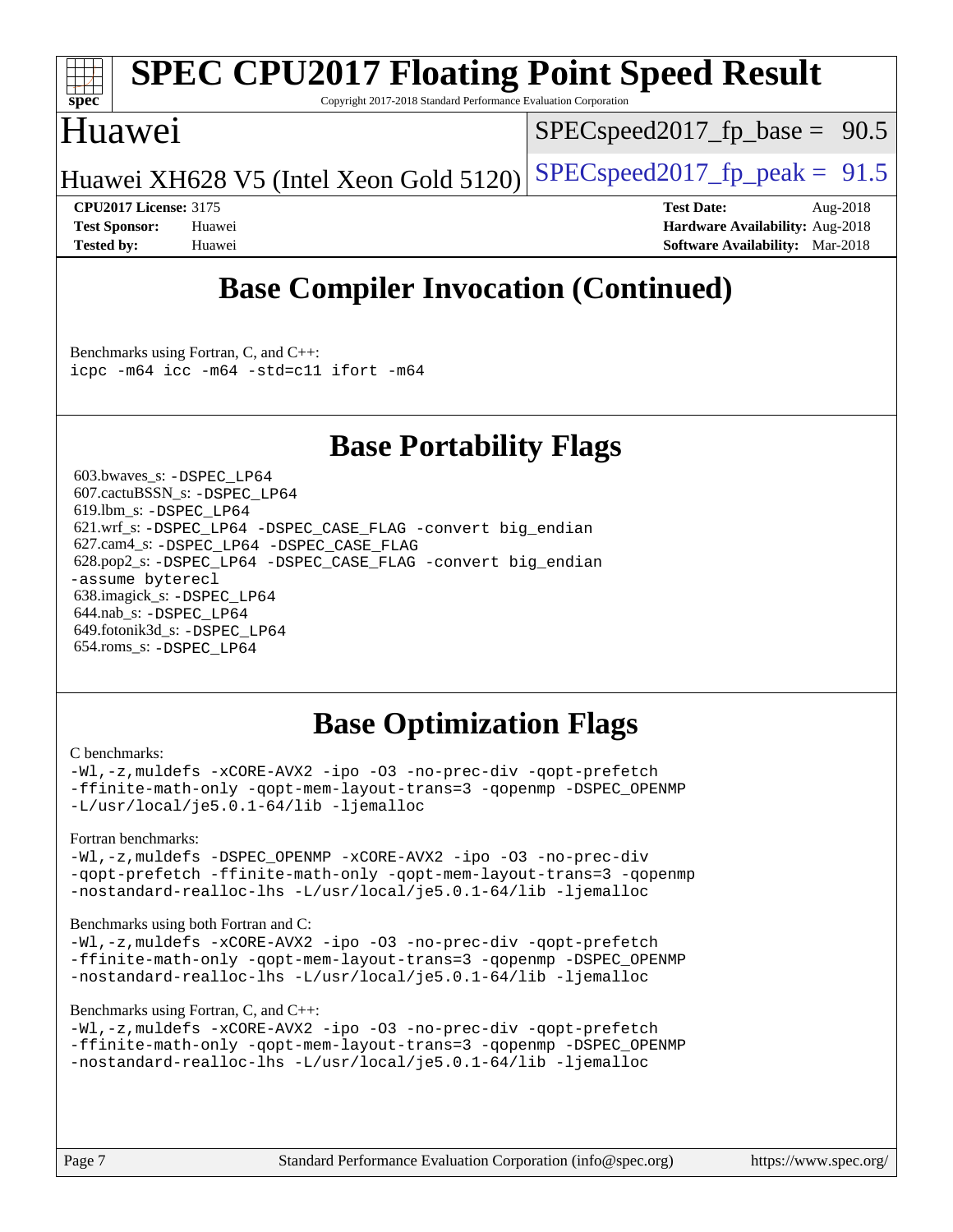### **[spec](http://www.spec.org/) [SPEC CPU2017 Floating Point Speed Result](http://www.spec.org/auto/cpu2017/Docs/result-fields.html#SPECCPU2017FloatingPointSpeedResult)** Copyright 2017-2018 Standard Performance Evaluation Corporation Huawei [SPECspeed2017\\_fp\\_base =](http://www.spec.org/auto/cpu2017/Docs/result-fields.html#SPECspeed2017fpbase) 90.5

### Huawei XH628 V5 (Intel Xeon Gold 5120) [SPECspeed2017\\_fp\\_peak =](http://www.spec.org/auto/cpu2017/Docs/result-fields.html#SPECspeed2017fppeak)  $91.5$

**[Test Sponsor:](http://www.spec.org/auto/cpu2017/Docs/result-fields.html#TestSponsor)** Huawei **[Hardware Availability:](http://www.spec.org/auto/cpu2017/Docs/result-fields.html#HardwareAvailability)** Aug-2018 **[Tested by:](http://www.spec.org/auto/cpu2017/Docs/result-fields.html#Testedby)** Huawei **[Software Availability:](http://www.spec.org/auto/cpu2017/Docs/result-fields.html#SoftwareAvailability)** Mar-2018

**[CPU2017 License:](http://www.spec.org/auto/cpu2017/Docs/result-fields.html#CPU2017License)** 3175 **[Test Date:](http://www.spec.org/auto/cpu2017/Docs/result-fields.html#TestDate)** Aug-2018

# **[Peak Compiler Invocation](http://www.spec.org/auto/cpu2017/Docs/result-fields.html#PeakCompilerInvocation)**

[C benchmarks](http://www.spec.org/auto/cpu2017/Docs/result-fields.html#Cbenchmarks): [icc -m64 -std=c11](http://www.spec.org/cpu2017/results/res2018q4/cpu2017-20181008-09121.flags.html#user_CCpeak_intel_icc_64bit_c11_33ee0cdaae7deeeab2a9725423ba97205ce30f63b9926c2519791662299b76a0318f32ddfffdc46587804de3178b4f9328c46fa7c2b0cd779d7a61945c91cd35)

[Fortran benchmarks:](http://www.spec.org/auto/cpu2017/Docs/result-fields.html#Fortranbenchmarks) [ifort -m64](http://www.spec.org/cpu2017/results/res2018q4/cpu2017-20181008-09121.flags.html#user_FCpeak_intel_ifort_64bit_24f2bb282fbaeffd6157abe4f878425411749daecae9a33200eee2bee2fe76f3b89351d69a8130dd5949958ce389cf37ff59a95e7a40d588e8d3a57e0c3fd751)

[Benchmarks using both Fortran and C](http://www.spec.org/auto/cpu2017/Docs/result-fields.html#BenchmarksusingbothFortranandC): [ifort -m64](http://www.spec.org/cpu2017/results/res2018q4/cpu2017-20181008-09121.flags.html#user_CC_FCpeak_intel_ifort_64bit_24f2bb282fbaeffd6157abe4f878425411749daecae9a33200eee2bee2fe76f3b89351d69a8130dd5949958ce389cf37ff59a95e7a40d588e8d3a57e0c3fd751) [icc -m64 -std=c11](http://www.spec.org/cpu2017/results/res2018q4/cpu2017-20181008-09121.flags.html#user_CC_FCpeak_intel_icc_64bit_c11_33ee0cdaae7deeeab2a9725423ba97205ce30f63b9926c2519791662299b76a0318f32ddfffdc46587804de3178b4f9328c46fa7c2b0cd779d7a61945c91cd35)

[Benchmarks using Fortran, C, and C++](http://www.spec.org/auto/cpu2017/Docs/result-fields.html#BenchmarksusingFortranCandCXX): [icpc -m64](http://www.spec.org/cpu2017/results/res2018q4/cpu2017-20181008-09121.flags.html#user_CC_CXX_FCpeak_intel_icpc_64bit_4ecb2543ae3f1412ef961e0650ca070fec7b7afdcd6ed48761b84423119d1bf6bdf5cad15b44d48e7256388bc77273b966e5eb805aefd121eb22e9299b2ec9d9) [icc -m64 -std=c11](http://www.spec.org/cpu2017/results/res2018q4/cpu2017-20181008-09121.flags.html#user_CC_CXX_FCpeak_intel_icc_64bit_c11_33ee0cdaae7deeeab2a9725423ba97205ce30f63b9926c2519791662299b76a0318f32ddfffdc46587804de3178b4f9328c46fa7c2b0cd779d7a61945c91cd35) [ifort -m64](http://www.spec.org/cpu2017/results/res2018q4/cpu2017-20181008-09121.flags.html#user_CC_CXX_FCpeak_intel_ifort_64bit_24f2bb282fbaeffd6157abe4f878425411749daecae9a33200eee2bee2fe76f3b89351d69a8130dd5949958ce389cf37ff59a95e7a40d588e8d3a57e0c3fd751)

## **[Peak Portability Flags](http://www.spec.org/auto/cpu2017/Docs/result-fields.html#PeakPortabilityFlags)**

Same as Base Portability Flags

# **[Peak Optimization Flags](http://www.spec.org/auto/cpu2017/Docs/result-fields.html#PeakOptimizationFlags)**

[C benchmarks](http://www.spec.org/auto/cpu2017/Docs/result-fields.html#Cbenchmarks):

 $619.$ lbm\_s: basepeak = yes

638.imagick\_s: basepeak = yes

 $644.nab_s$ : basepeak = yes

[Fortran benchmarks](http://www.spec.org/auto/cpu2017/Docs/result-fields.html#Fortranbenchmarks):

603.bwaves\_s: basepeak = yes

649.fotonik3d\_s: basepeak = yes

654.roms\_s: basepeak = yes

[Benchmarks using both Fortran and C](http://www.spec.org/auto/cpu2017/Docs/result-fields.html#BenchmarksusingbothFortranandC):

| 621.wrf_s: $-prof-qen(pass 1) -prof-use(pass 2) -02 -xCORE-AVX2$ |
|------------------------------------------------------------------|
| -gopt-prefetch -ipo -03 -ffinite-math-only -no-prec-div          |
| -gopt-mem-layout-trans=3 -DSPEC SUPPRESS OPENMP -gopenmp         |
| -DSPEC OPENMP -nostandard-realloc-lhs                            |

**(Continued on next page)**